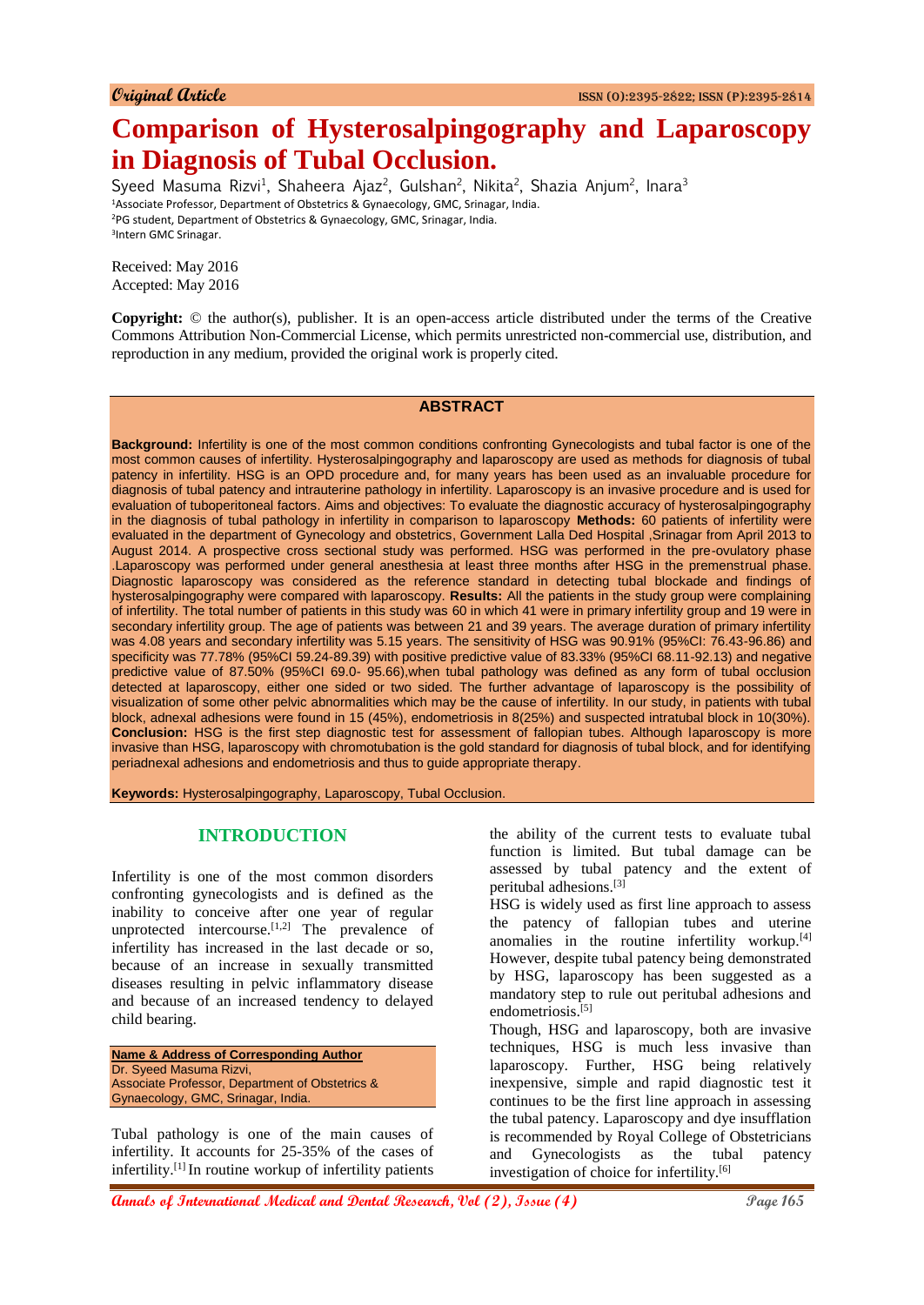## **Rizvi et al; Comparison of Hysterosalpingography and Laparoscopy**

## **MATERIALS AND METHODS**

60 Patients of infertility were evaluated prospectively in the Department Of Gynaecology and Obstetrics in Government Lalla Ded Hospital, Srinagar from April 2013 to August 2014. The findings of HSG and laparoscopy were compared. HSG was performed prior to ovulation between menstrual cycle days 7 and 12 to avoid potential pregnancy and to take advantage of thinner proliferative phase endometrium. With Patient in dorsal lithotomy position, balloon catheter is inserted through the cervix and past the internal cervical os. Contrast dye (radiopaque material) was dissolved in 10-20 cc of water, and was injected into the uterine cavity. An X-ray examination was performed twice: first in the filling phase of uterine cavity by contrast material and second in the spreading period of the abdomen.

Laparoscopy was done under general anesthesia at least 3 months after HSG. After preoperative evaluation and preparation of the patient, laparoscopy was performed in the premenstrual phase. The patient was put in the supine position under effect of general anesthesia, cleaning and sterilization of abdomen up to mid thigh and vagina was done. Sims speculum was introduced into the vagina so that cervix could be visualized clearly.

Meanwhile a small incision about 1 cm was made above the umbilicus through which camera was passed into the abdominal cavity. Another probe called Mori lands probe was passed through incision in right or left iliac fossa or both according to need for handling. Meanwhile catheter is passed through cervix through which methylene blue dye is forced into the uterine cavity to the fallopian tubes in order to see for patency of fallopian tubes, which is seen as spill of dye into the peritoneal cavity, and visualized by the camera.

# **RESULTS**

All the patients in the study group were complaining of infertility. Of the 60 patients of infertility, 41 were in primary infertility group and 19 were in secondary infertility group. The age of patients was between 21 and 39 years. The average duration of primary infertility was 4.08 years and secondary infertility was 5.15 years. The sensitivity of HSG was 90.91% (95%CI: 76.43-96.86) and specificity was 77.78 %( 95%CI 59.24-89.39) with positive predictive value of 83.33% (95% CI 68.11- 92.13) and negative predictive value of 87.50% (95% CI 69.0- 95.66), when tubal pathology was defined as any form of tubal occlusion detected at laparoscopy, either one sided or two sided.

| <b>Table 1:</b> A&1b shows comparison of tubal status between HSG and laparoscopy |             |                   |                        |              |  |  |  |  |
|-----------------------------------------------------------------------------------|-------------|-------------------|------------------------|--------------|--|--|--|--|
|                                                                                   | Laparoscopy |                   |                        | <b>Total</b> |  |  |  |  |
| <b>HSG</b>                                                                        | Abnormal    | <b>Normal</b>     |                        |              |  |  |  |  |
| Abnormal                                                                          | 30          |                   |                        | 36           |  |  |  |  |
| Normal                                                                            |             |                   |                        | 24           |  |  |  |  |
| Total                                                                             | 33          |                   |                        | -60          |  |  |  |  |
| anaroscony                                                                        | Normal      | $I/J$ tubal block | <b>R/L</b> tubal block | Total        |  |  |  |  |

| Laparoscopy [<br><b>HSG</b> | <b>Normal</b> | U/L tubal block | <b>B/L</b> tubal block | <b>Total</b>  |
|-----------------------------|---------------|-----------------|------------------------|---------------|
| Normal                      |               |                 |                        |               |
| U/L tubal block             |               |                 |                        |               |
| B/L tubal block             |               |                 | 20                     | $\sim$<br>ر گ |
| Total                       | $\sim$        |                 |                        | 60            |



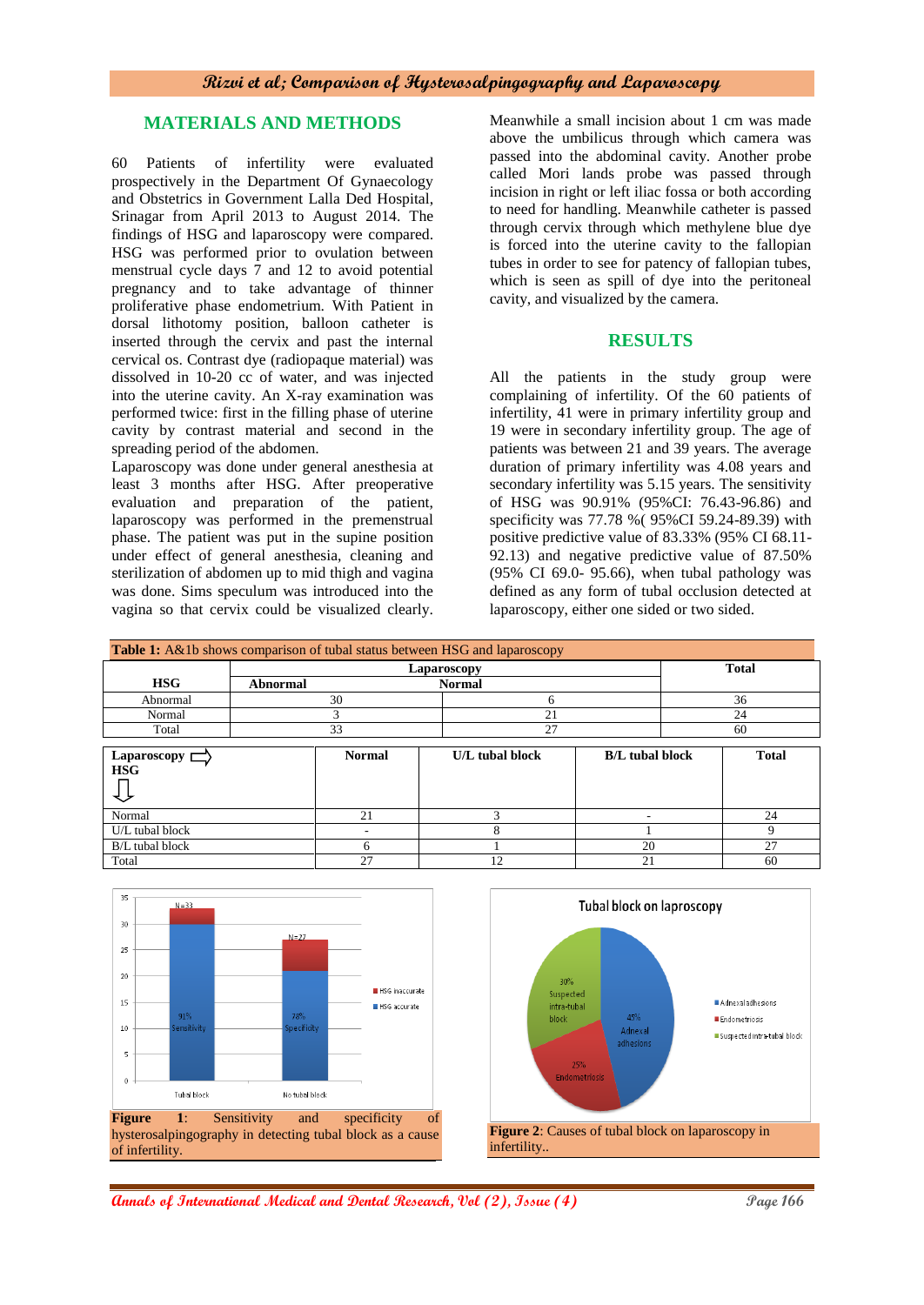## **Rizvi et al; Comparison of Hysterosalpingography and Laparoscopy**

**Table 2:** Correlation of laparoscopic findings with tubal patency

| Laparoscopy<br>findings | <b>Blocked tubes</b> | <b>Patent tubes</b> |
|-------------------------|----------------------|---------------------|
| Adnexal adhesions       |                      |                     |
| Endometriosis           | )8                   |                     |
| Suspected intratubal    |                      |                     |
| block                   |                      |                     |

Periadnexal adhesions were found in 15 (45.45%) of the blocked tubes on laparoscopy. Endometriosis was detected in 8 (25%) of the blocked tubes and suspected intratubal block in 10 (30.30%).

#### **DISCUSSION**

Infertility is a painful condition which affects about 8-12% of the couples in the reproductive age group worldwide<sup>[7].</sup> Of the etiologies of infertility, tubal factor is one of the most common causes (25-35%). [8]

In the present study we compare HSG and laparoscopy in the diagnosis of tubal factor infertility. HSG is the initial investigation to assess the patency of fallopian tubes. It is less invasive, more cost effective with less complication rate as compared to laparoscopy. The disadvantages of laparoscopy are possibilities of allergic reactions to iodine, pelvic infections, endometriosis, tubal rupture (due to contrast material given under pressure in patients with hydrosalpinx) and radiation exposure.

Laparoscopy being a more invasive technique than HSG is considered as a gold standard in diagnosing tubal pathology and peritoneal factors in infertility. The % of cases of unexplained infertility and wrongly interpreted causes of tubal factor infertility would be much less if, laparoscopy was routinely included in the evaluation of infertility, since it can diagnose conditions that might otherwise go unrecognized such as endometriosis, TB, PID and tubal factor( Wrongly recognized or unrecognized on  $HSG$ ).<sup>[9]</sup>

In our study, we consider diagnostic laparoscopy as the reference standard in detecting tubal blockage. We compared HSG findings of tubal patency with laparoscopic chromotubation and found a sensitivity of 90.91% (95%CI :76.43-96.86) and specificity was 77.78%(95%CI 59.24-89.39) which were comparable with study from Gokhan Goynumer et al which showed sensitivity and specificity of 80% and 75% respectively when tubal block was defined as any form be it unilateral or bilateral.<sup>[10]</sup> The positive and negative predictive values were 83.33% (95%CI 68.11-92.13) and 87.50% (95%CI 69.0- 95.66) respectively. The false positive and false negative rates were 10% and 5% respectively.

Of the 27 patients shown to have bilaterally occluded tubes on HSG only 20 (74%) had

bilaterally occluded tubes on laparoscopy. In other studies laparoscopy has been shown to reveal abnormal findings in 21-68% of women with abnormal HSG.[11-13]

On laparoscopy, adnexal adhesions were noted in 15 (45.45%), endometriosis in 8 (25%) and suspected intratubal block in 10 (30.30%) patients.

The superiority of laparoscopy over HSG in assessing extratubal pathology has been shown in our study as has been demonstrated in other studies. $[14, 15]$ 

## **CONCLUSION**

HSG demonstrates high sensitivity in our study. So it should be used as the initial investigation for identifying tubal patency. As the specificity is less, we suggest that laparoscopy is necessary to recognize those cases of tubal block, which were unrecognized or wrongly recognized on HSG. In addition, the patients who were found to have tubal block on HSG, laparoscopy helps in finding the cause of infertility like existence of peritubal adhesions and endometriosis that can guide appropriate therapy.

#### **REFERENCES**

- 1. Jose Miller AB, Boyden JW, Frey K. A. Infertility. Am Fam Physician. 2007; 75:849-56.
- World Health Organization. Manual for the standardized investigation and diagnosis of infertile couple. Cambridge, UK: Cambridge University Press, 2000.
- 3. Cheong YC, Li TC. Evidence based management of tubal disease and infertility. Current Obstetrics and Gynaecology. 2005; 15(5):306-13.
- 4. Balasch J. Investigation of infertile couple: investigation of infertile couple in the era of assisted reproductive technology. A time for reappraisal Hum Reprod. 2000; 15:2251-57.
- 5. Simon A, Laufer N. Unexplained infertility: a reappraisal. Ass Reprod Rev. 1993; 3:26-36.
- 6. Fertility Committee of RCOG Gynecological Laparoscopy. The report of the world party of the confidential enquiry into gynecological laparoscopy. 1992; 126.
- 7. Looking back ,looking forward: a profile of sexual health in India. New Delhi: Population Council; 2004. Population Council. Infertility; p 67-72.
- 8. Jonathan S Berek. Bereks and Novaks Gynaecology-15<sup>th</sup> ed. chapter 32 Page 1157.
- 9. Mehmat N Sakar, TalipGul, YousufCelik. Comparison of hysterosalpingography and laparoscopy in evaluation of infertile women p10. Saudi Medical Journal. 2008;29(9): 1315-1318
- 10. Gokhan Goynumer, Gamze Yetim, Oznur Gokcen, Isin Karaaslan, Lale Wetherilt, Birolt Durukhan – Hysterosalpingography, Laparoscopy or both in the diagnosis of tubal disease in infertility. World Journal of Laparoscopic Surgery. 2008; 1(2): 23-26.
- 11. Tanahatoe S J, Hompes P G, and Lambalk C B. Investigation of the infertile couple: Should diagnostic laparoscopy be performed in infertility work up programme in patients undergoing IUI? Hum reprod .2003; 18(1):8-11.